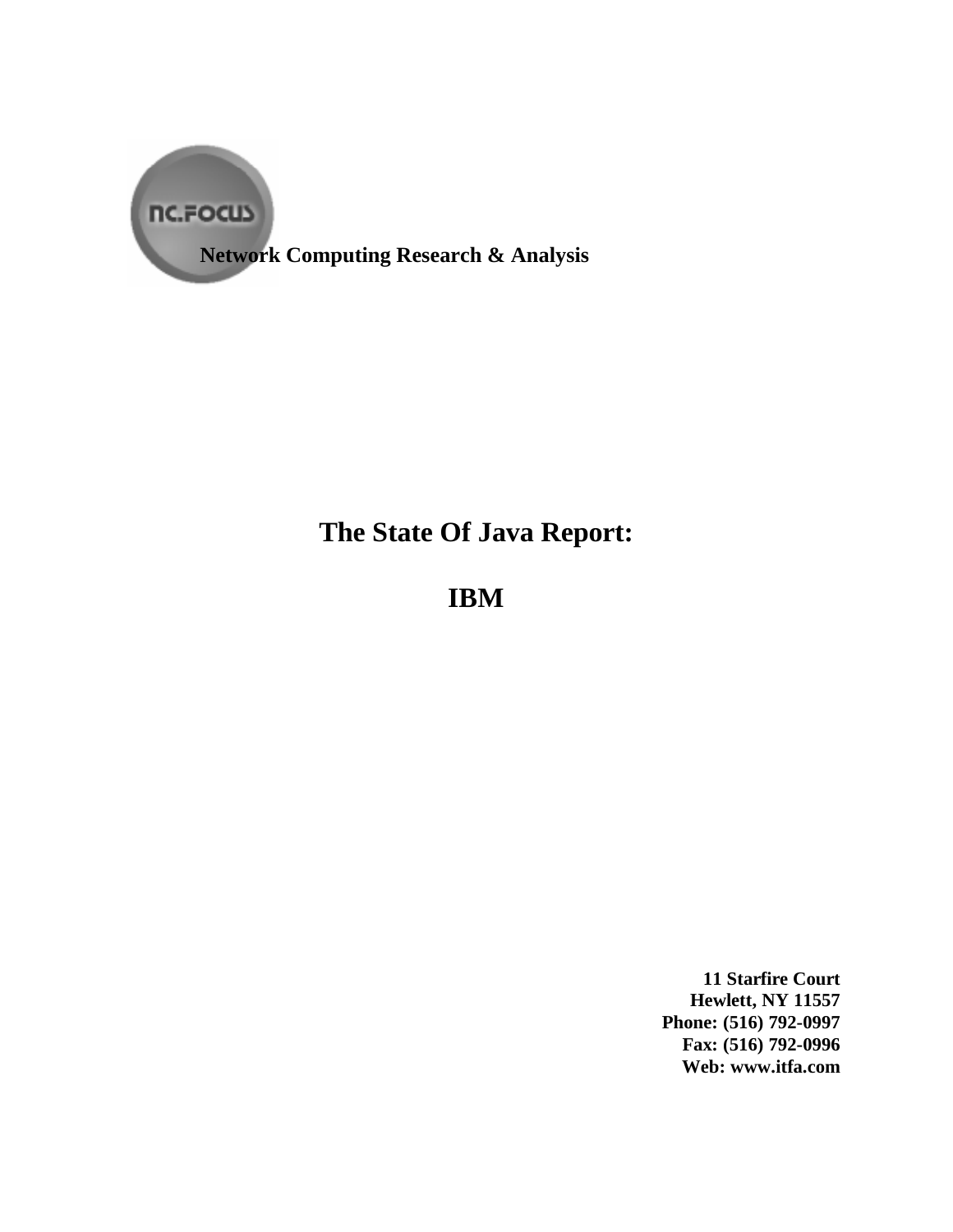# **Table Of Contents**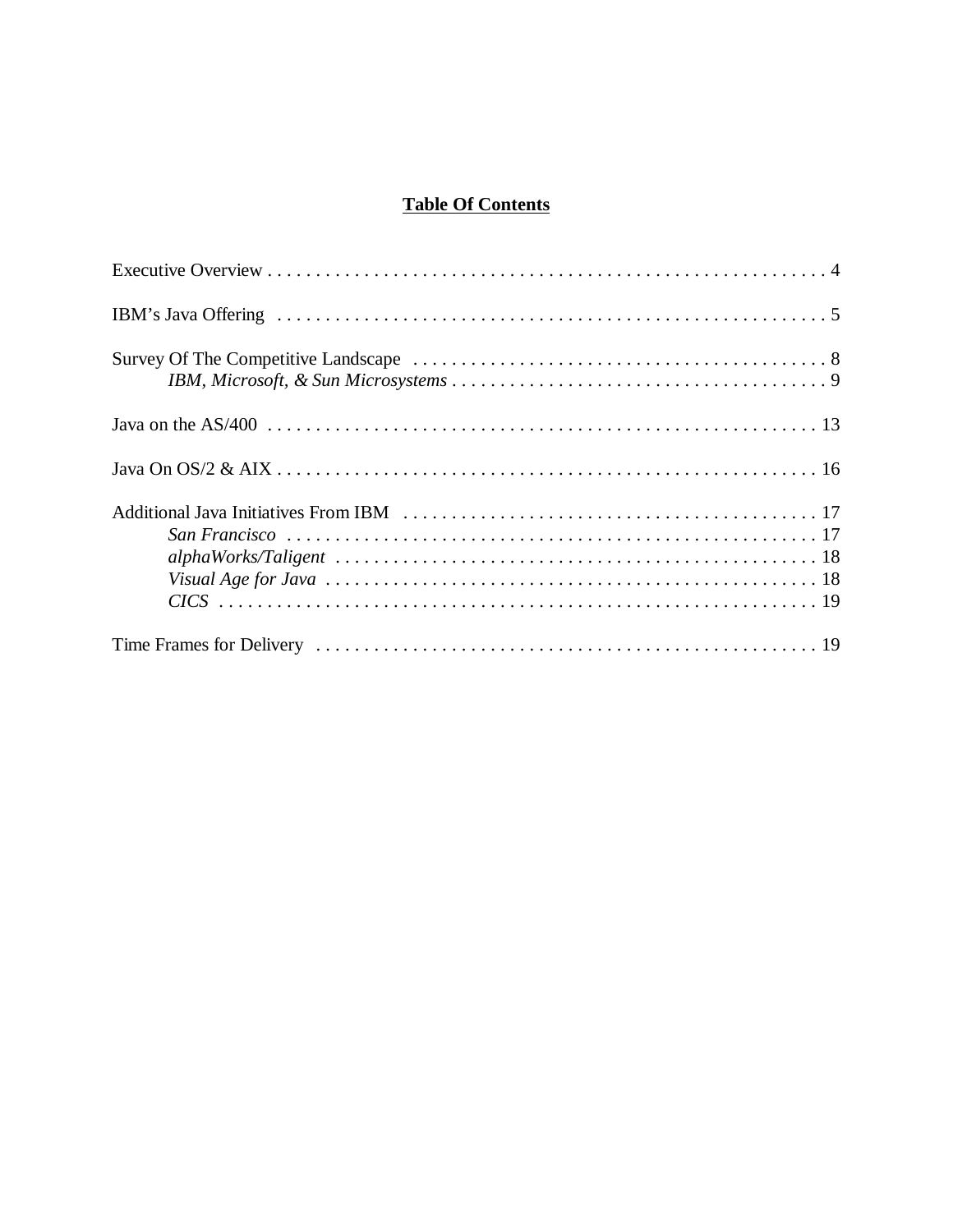#### About NC.Focus

NC.Focus is a research and analysis firm that concentrates on the Network/Java Computing marketplace. NC.Focus services include the *In The Final Analysis ...* Newsletter, in-depth technical reports, and on-site consulting. For additional inquiries contact J. P. Morgenthal at (516) 792-0997 or electronically at jp@itfa.com. Additional information can also be obtained from their web site at www.itfa.com.

#### About The State Of Java Report Service

The *State of Java Report* identifies for readers the leading Java solutions, industry trends, and critical factors regarding adoption. With the rapid pace of change in the Java community, it is inevitable that strong solutions today will be overcome by competitors' solutions in a very short time. Furthermore, since the state of Java is in constant flux, these reports focus on those components that should be immediately adopted and those that require a wait-'n'-see approach. *The State Of Java Report* provides the most timely and up-to-date information about Java in the computing marketplace.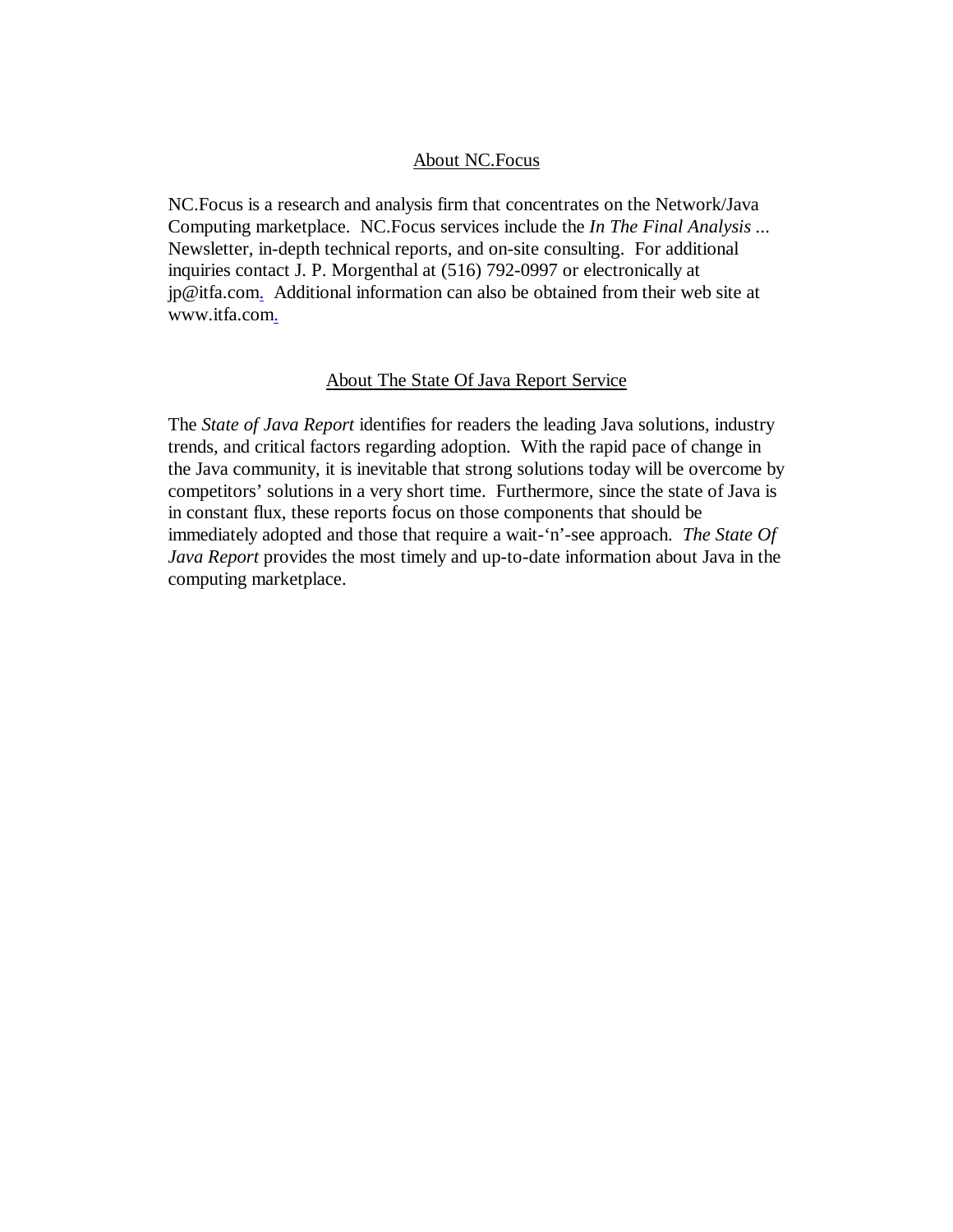#### **Executive Overview**

The industry-at-large need not fear Microsoft co-opting Java and splintering write-once run-anywhere. IBM has already demonstrated its ability to secure Java's fate in the enterprise by delivering crucial components, even across Microsoft platforms. The analogy of the difficulty in turning an aircraft carrier (IBM) *vs.* turning a cruise ship (Microsoft) is applicable in this situation. Microsoft has received considerable, and well deserved, acclaim for their rapid turnabout in adopting both the Internet and Java, but few have recognized the same, considerably larger, feat happening inside IBM. Not only has IBM focused its attention on delivering solutions for the Network/Java Computing universe, but it has finally stepped across product and division lines to develop a powerful single-vendor solution.

Java is clearly an integral part of IBM's future, but understanding Java's role in IBM's solutions for distributed computing requires a rich overview of its entire electronic commerce offering. At the heart of IBM's electronic commerce strategy is the Network Computing Framework (NCF). NCF is a set of client and server software that is tightly integrated to provide ease of implementation and various levels of scaling options. Of the NCF, Java is but one small component that will provide the application layer functionality. That is, *Java is the glue that will integrate IBM's heterogeneous computing platform solution.*

With many operating system vendors ramping up considerable Java efforts, IBM needs to define, and clearly state, its marketable differentiation. Digital Equipment, Hewlett-Packard, Microsoft, Novell, and Sun Microsystems will all be competing with IBM across some subsection of a horizontal market. Each of these aforementioned vendors, in addition to IBM, are putting considerable time and energy into establishing their operating system platform(s) as "The Java Platform." Of note, if there is, or will be, a Java platform of choice, Java will have proved itself valuable to consumers by forcing these vendors into a price/performance/value competition.

IBM's number one advantage is its combination of experience, products, and services. Above all else, this combination will entice many enterprise customers to adopt an IBM solution. Distributed computing is just emerging as a dominant force in the enterprise, due in part to advances brought about by Internet awareness. Few organizations can afford the time and effort required to, first, understand this emerging shift in computing, and secondly, to rely on a multiple vendor solution to provide them with their early Internet advances. Of course, the key to success for IBM is to provide a consistent and unbeatable set of services on all of their operating system and hardware platforms. Moreover, IBM must identify for each of their platforms a primary reason for adoption and the level to which it scales.

With such a diverse portfolio of operating systems and hardware, IBM's customers have understandable expectations for a solution relative to a particular platform. Going forward, IBM's customers will be able to choose from OS/2 on Intel, AIX on RS/6000, OS/400 on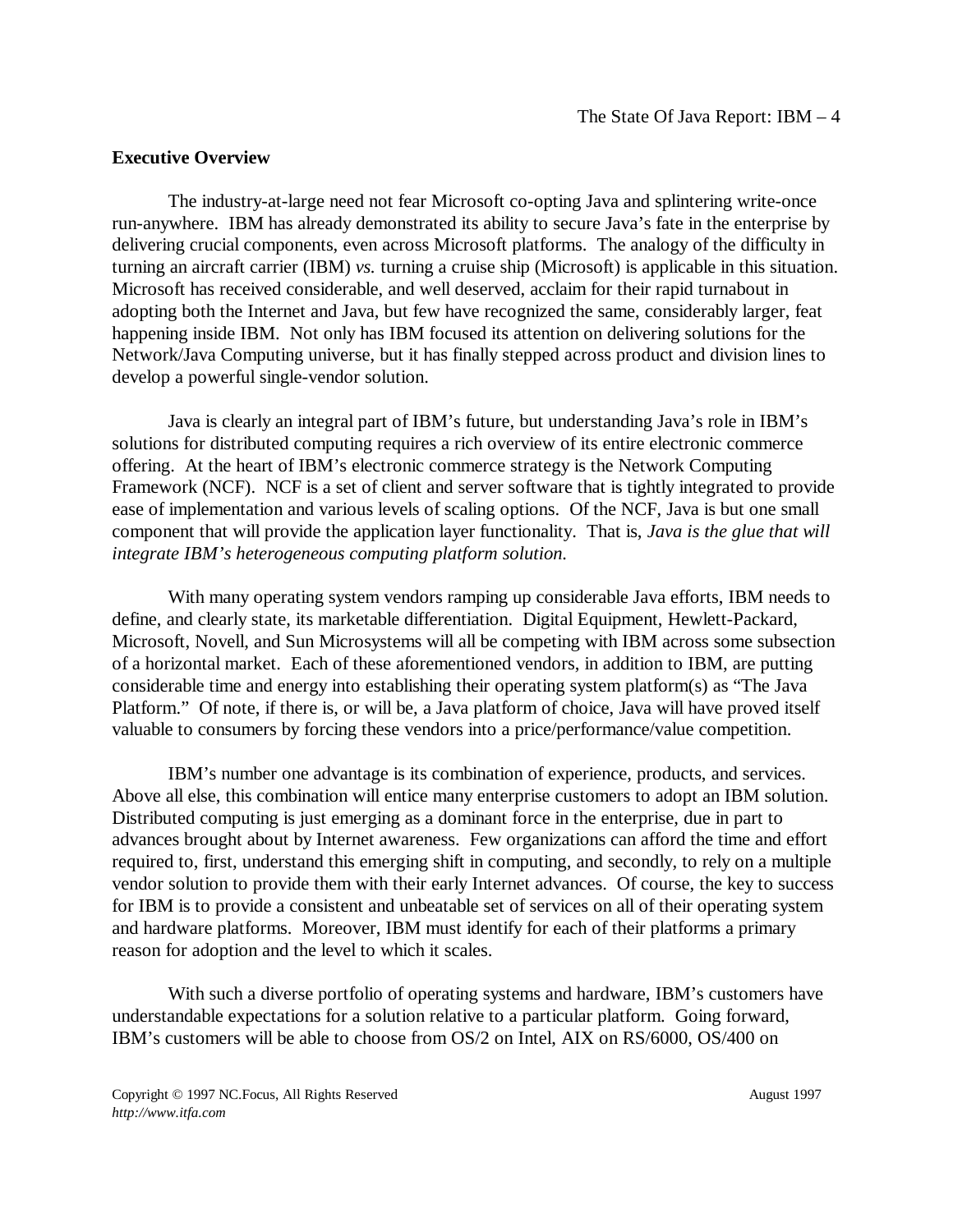AS/400, and OS/390 on S/390. Providing a consistent set of services across this portfolio, inclusive of Java, will yield extreme variances in execution performance. With respect to Java, each of these platforms will enhance the Java computing platform either in services, speed, or both. *Hence, for IBM, Java becomes a platform amplifier, not a platform equalizer*.

A basic market assumption being made today is that all applications written in Java are designed for write-once run-anywhere–not true! Java represents a well-designed object-oriented programming language and standard application programming library; therefore, it is also suitable for platform-dependent application development. That is, why should an organization use one language/API set for write-once run-anywhere and an entirely different language/API set for platform-specific development? There is no clear reason for doing so, except in the cases where performance is crucial and could only be satisfied by lower-level programming languages such as Assembler.

Therefore, a set of Java applications will exist that is specifically designed to run on one particular hardware/operating system platform. With this established, operating system vendors will need to ensure that their Java platforms are 100% compatible with the JavaSoft-defined standard, but that they also provide native access to required operating system and hardware functionality. For the moment, Microsoft Corporation is the leader in providing native integration between the operating system and Java code; however, this lead will not last long. Microsoft's compliance with JavaSoft's standards are waning. Meanwhile, IBM is now working on native functionality for their OS/390, AS/400, AIX, and OS/2 operating systems. The fruits of this labor will be delivered between fourth-quarter 1997 and first-quarter 1998, along with 100% JavaSoft compliant Java virtual machines.

One overriding factor regarding IBM that impressed NC.Focus immensely was IBM Executive Management's enthusiasm and excitement toward this initiative. From the perspective of an organization looking for a vendor to partner with on their Java endeavor, IBM is by far the most advanced in terms of depth of understanding, platform support, but most importantly, commitment. While Sun Microsystems may be the creator and keeper of Java, IBM is the true driving force behind enterprise adoption of this new technology platform. Moreover, the synergy between Sun Microsystems as creator and IBM as an implementor and driver has forged an alliance that will prove to be the single most deterministic partnership for the future of distributed computing.

### **IBM's Java Offering**

A recent survey of IBM's commercial operating systems presents a stronger, more integrated story, due in great part to IBM's Java initiative. Java alone provides a homogeneous computing platform on top of a heterogeneous hardware and operating system environment. IBM enhances this capability of Java by providing a consistent set of homogeneous services to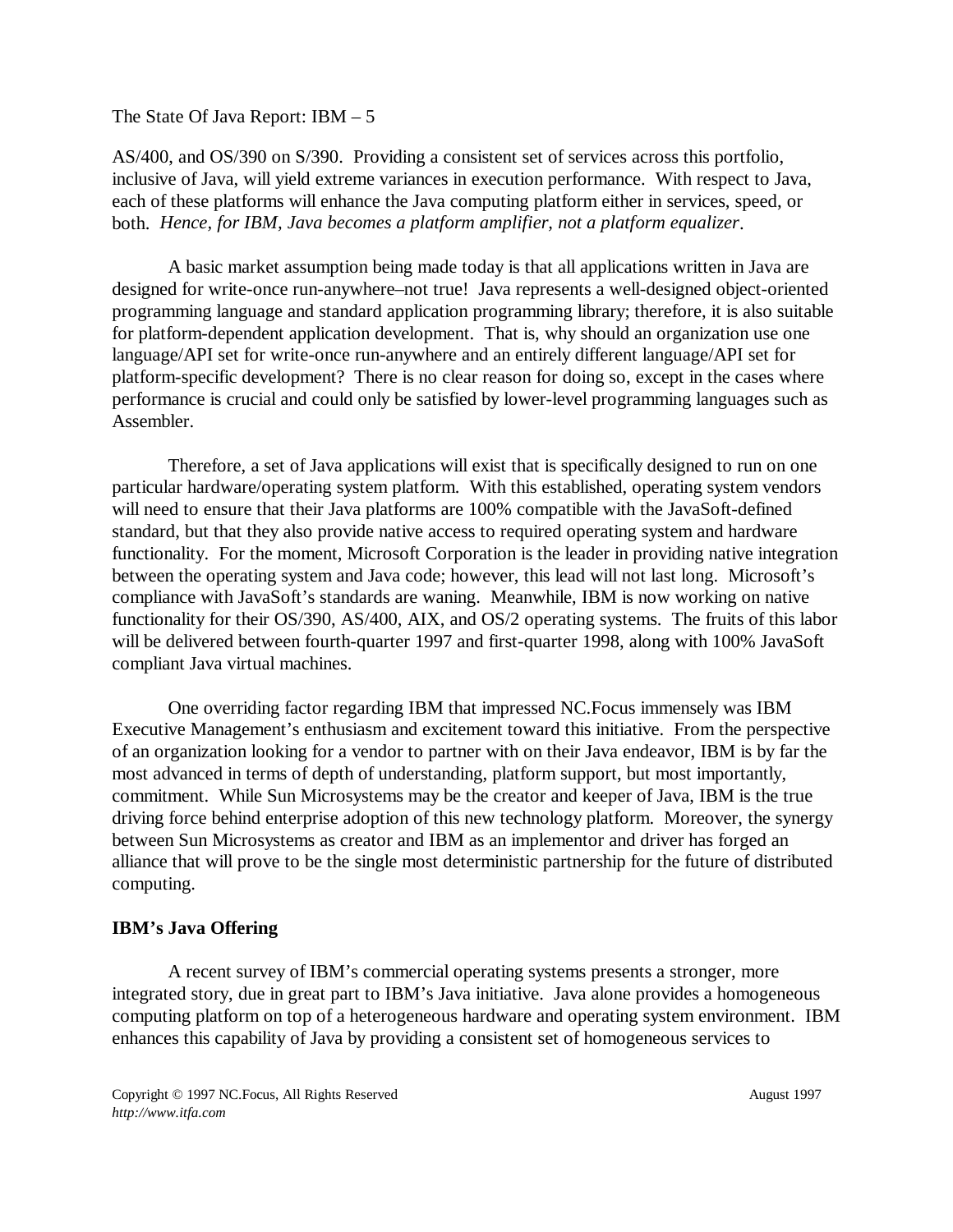complement the Java platform. That is, IBM provides access via Java to its MQSeries asynchronous messaging, DB2 database via Java Database Connectivity (JDBC), Encina, Lotus Notes, and CICS transaction processing software. Of this set, only CICS represents a server-side Java initiative; the others are merely designed to provide access for thin-clients.

IBM's Java efforts are not limited to implementing Java virtual machines into IBM operating systems. It extends to leadership of the San Francisco project–a 100% pure distributed Java framework developed to improve interoperability of business applications among a wide array of software vendors' applications. San Francisco is in its early stages of definition, but it has already produced a set of common business objects that operates in both a local and distributed manner; the latter using Java's Remote Method Invocation (RMI) .

IBM is making a clear and definite attempt to provide the best platforms for execution of Java applications. It is also clear that IBM is serious about making write-once run-anywhere operate across IBM operating systems and hardware. *For customers looking toward Java to develop and/or purchase applications that execute across Intel, midrange, and mainframe hardware with reasonable performance, IBM is currently the only organization capable of providing such service.* 

IBM's core competency lies in providing a diverse portfolio of operating systems and hardware to meet both the business and technical needs of the enterprise. The following is a highlevel summary of the benefits each platform provides and the advantages of Java relative to that platform.

- $\blacktriangleright$  OS/390 remains one of the most secure and widely-used environments for highspeed mission-critical transaction processing. Its ability to segregate multiple subsystems running simultaneously has provided the groundwork for Internet/Intranet interoperability. Shipped as a standard part of each OS/390 today is a subsystem that implements UNIX services to all running applications. This UNIX subsystem is the foundation upon which Java on the OS/390 is built, providing the Java virtual machine with file, print, X-Windows, and TCP/IP socket-based services. *The OS/390 presents Java with a highly scalable transaction processing platform, while Java presents the OS/390 with an opportunity to exploit its existing legacy data for use with new client/server applications.*
- $\blacktriangleright$  AS/400 is extremely popular with organizations with limited IT resources. It is mainly used to provide basic operational functionality, such as accounting and inventory, but also to support a large number of users accessing a singular data repository. A common criticism of this platform has always been the continued use of the RPG programming language for development of most of its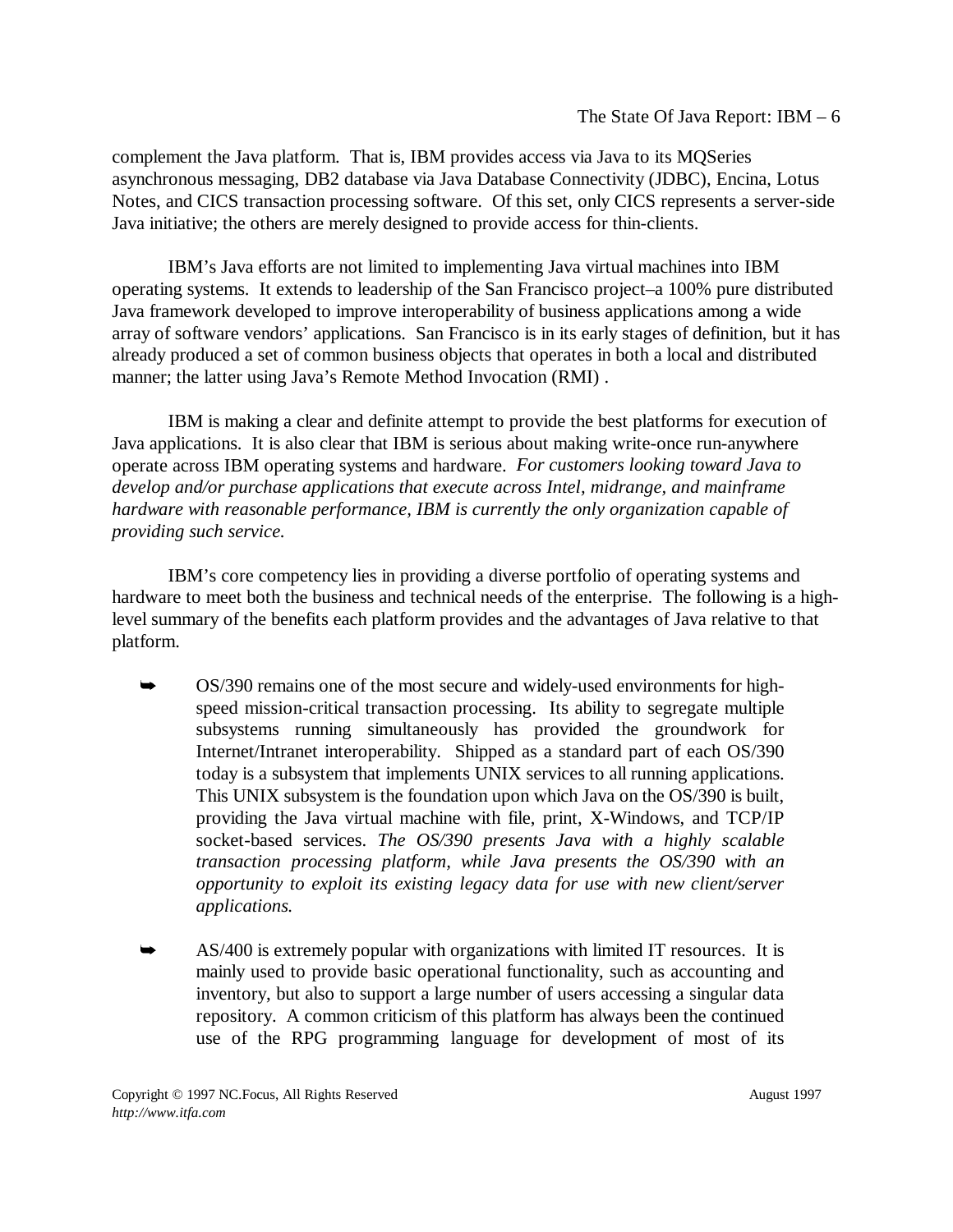applications. RPG resources are becoming scarce in the age of  $C_{++}$  and Java, thereby making it difficult to maintain the existing code base. IBM hopes to overcome this problem fairly soon by providing a native Java 1.1.x virtual machine into the AS/400 by first quarter of 1998 (a 1.0.2 compliant Java virtual machine now exists). *Due to AS/400's unique single-level store architecture, it is the only IBM operating system positioned to become the leading data warehouse for Java objects.*

- $\blacktriangleright$  AIX, IBM's UNIX System V/BSD compatible operating system, provides a POSIX-compliant operating system designed for high-availability and integration with key IBM server software. AIX is now the most popular UNIX platform for Lotus Notes/Domino and is a leader in World Wide Web server platforms. AIX running on IBM SP2 parallel architecture was responsible for handling 17 million hits a day during the last Olympics. AIX is also the first IBM platform to have a shipping version of the Java development kit version 1.1.2 and a just-in-time (JIT) compiler. This obviously demonstrates that *IBM considers AIX to be a key platform for distributed Java*.
- $\blacktriangleright$  OS/2 is the only operating system IBM develops for the Intel hardware platform. While early attempts to distribute OS/2 as a desktop operating system for SOHO and home-user markets failed, many large organizations rely on the power of OS/2 to deliver robust mission-critical application support. For example, many automated teller machines (ATM) and airport ticket-agent terminals are based on OS/2. IBM continually supports OS/2 and is working diligently on enabling it for Internet services for its existing OS/2 customer base. OS/2 also plays a prominent role as lower-cost branch servers in industries such as insurance, transportation, and retail banking. In these areas, *OS/2 will provide server-managed client and network computer support to replace aging terminal-based and desktop applications with Web and Java savvy ones.*

After operating systems, IBM holds a market leadership role in middle-tier software solutions. The set of middle-tier software, or middleware, that IBM sells includes: transaction processing monitors, asynchronous messaging and queuing, a CORBA 2.0 compliant object request broker and services, and Lotus Notes/Domino messaging. Because middleware facilitates moving and processing data across all of IBM's diverse operating system offering, it is a critical component of IBM's network computing framework and e-commerce strategy.

Rounding out IBM's Java offering is the Network Computer Framework, or NCF. This framework is a set of server and middleware applications that will provide a consistent set of services to thin-clients. Included in this offering is: Domino Mail, Domino Messaging, DB2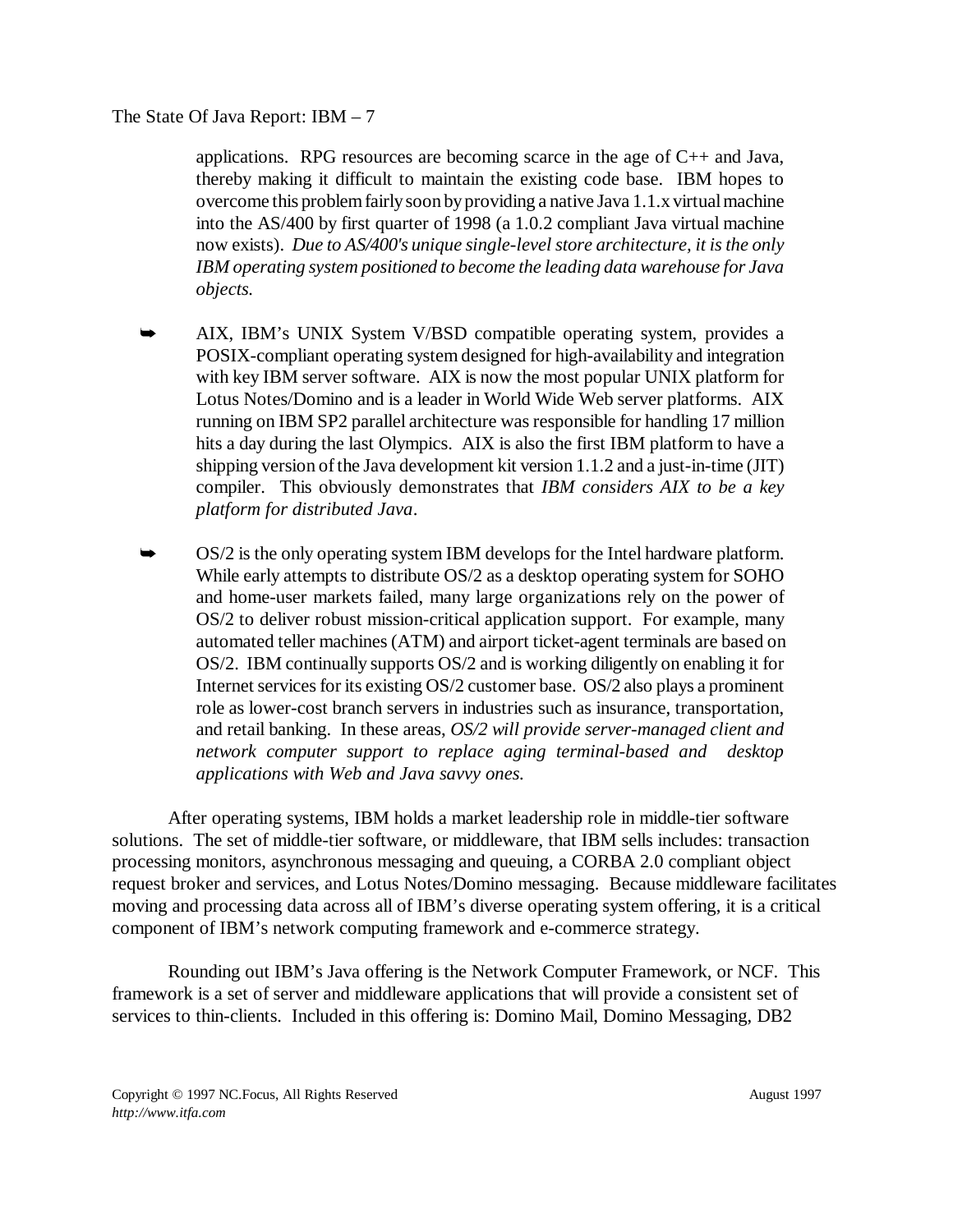database, and  $CICS<sup>1</sup>$  transaction processing. The key to the NCF is that it is completely integrated so that, regardless of platform, an out-of-the-box solution for thin-client/network computing is readily available.

Recently, there has a been a growing trend to integrate transaction processing and objectoriented technology. Leading the way is the Object Management Group's (OMG) Object Transaction Service (OTS), which is a specification for providing transactions over Common Object Request Broker Architecture (CORBA) objects. The OTS specification has also laid the foundation for transactions over Java objects, giving way to the Java Transaction Service (JTS). IBM has been a leader in both of these efforts. Furthermore, when JTS is fully defined, IBM's CICS/Java offering will be JTS compliant, providing secure, robust, and high-scalable transactions to Java applications.

Included among the list of external connectors for the NCF is the MQSeries Java gateway. This is a 100% pure Java solution for accessing IBM's asynchronous messaging solution to control and add queues and data. Notably, MQSeries has the least presence among all IBM server software, with Lotus Domino Messaging services taking a more predominant position. This may be due to the complexity in administering and configuring MQSeries environments. With Domino, IBM can deliver an out-of-the-box solution, but still offer the ability to connect with the more powerful, but more complex MQSeries software.

*For customers looking for a single vendor solution for their next millennium distributed computing requirements–IBM presents a hard-to-resist offering.*

# **Survey Of The Competitive Landscape**

The conclusions reached in this document were the result of a broad investigation into the services and products offered by vendors with competitive Java initiatives that stretch from the desktop to the server. The ability for a single vendor to provide a robust and scalable solution is critical when deploying solutions based on emerging technologies. More importantly, the single vendor solution must be cohesive throughout its hardware, operating system, and server software offerings.

The group of vendors evaluated for their ability to provide this solution includes IBM, Microsoft Corporation, and Sun Microsystems. Microsoft Corporation is the only company evaluated that does not offer a proprietary hardware platform. Digital Equipment, Hewlett-Packard and Silicon Graphics were also evaluated, but were found to be missing too many pieces to provide a complete single-vendor end-to-end solution.

 $1$  CICS is the only NCF component that offers Java runtime support.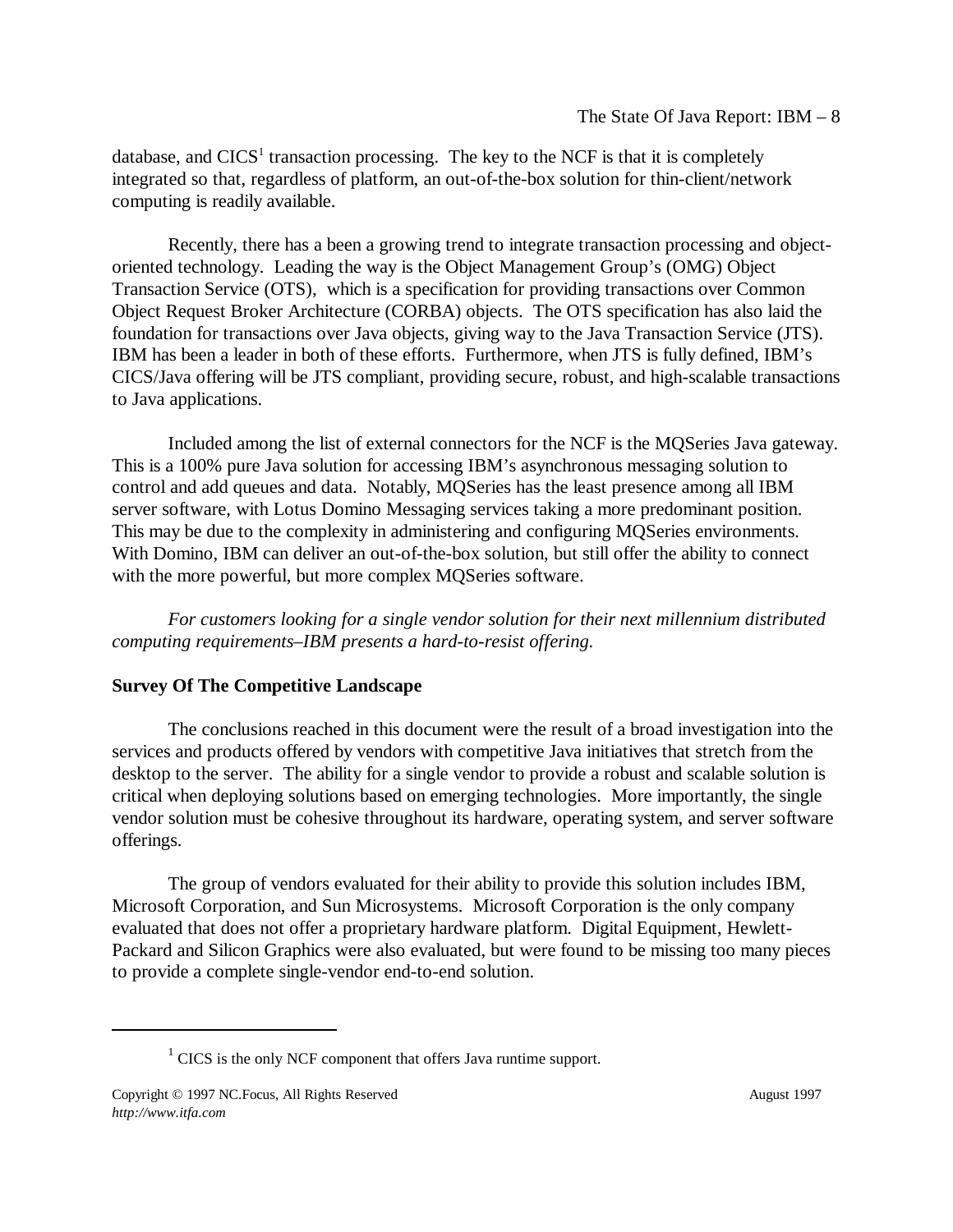Java has brought about a whole new awareness of distributed computing possibilities. These possibilities require the cooperation of client and server computing platforms. The client market will be divided between power desktops, from Microsoft and Apple, and network computing devices from a host of vendors. So far, this portion of Java's development has been slowed by inconsistent versions and Java's overall immaturity. Still, the ability of Java to enhance client-side computing has been demonstrated by support for the 1.0.2 version, and will continue to improve with newer releases.

Client software is also hindered by the requirement for Java to work consistently within the Web browser environment. This requirement forces not only the operating system vendor to provide a robust Java virtual machine offering, but also every single Web browser vendor offering a product for a particular platform. Of note, sometimes it just provides a competitive advantage for a Web browser vendor to offer their own Java virtual machine in places where one is offered with the operating system. However, this limitation does not affect the development of server and middle-tier software written in Java.

Server and middle-tier software rely on a Java virtual machine to provide a runtime execution environment for Java applications. This freedom from the Web browser has created more consistency for Java virtual machines in the server environment. Furthermore, it presents a greater opportunity for vendors of server platforms to create a superior environment for Java to thrive in.

## *IBM, Microsoft, & Sun Microsystems*

The three leading vendors capable of providing end-to-end single vendor solutions are represented by IBM, Microsoft, and Sun Microsystems. For purposes of this document, Microsoft represents itself and all vendors reselling Windows client and server operating systems on their hardware; for example Compaq, Data General, and even IBM.

The following is a list of areas that each company was evaluated for:

- $\blacktriangleright$ Hardware & Operating System Choice
- $\blacktriangleright$ Capability To Deliver An End-to-End Java Solution
- $\blacktriangleright$ Ability To Integrate Heterogenous Platforms

IBM offers the most flexibility when it comes to hardware and operating system choice. IBM offers AIX and OS/2 as their departmental computing solution. AIX represents highavailability and scalability with a standard UNIX implementation SP, Symmetric multi-processor (SMP), uniprocessor, and PowerPC architectures. OS/2 represents IBM's ability to deliver 32-bit multitasking on an inexpensive Intel architecture. For enterprise computing, IBM weighs in with the AS/400 and OS/390. The fact that IBM has chosen to turn these latter two platforms into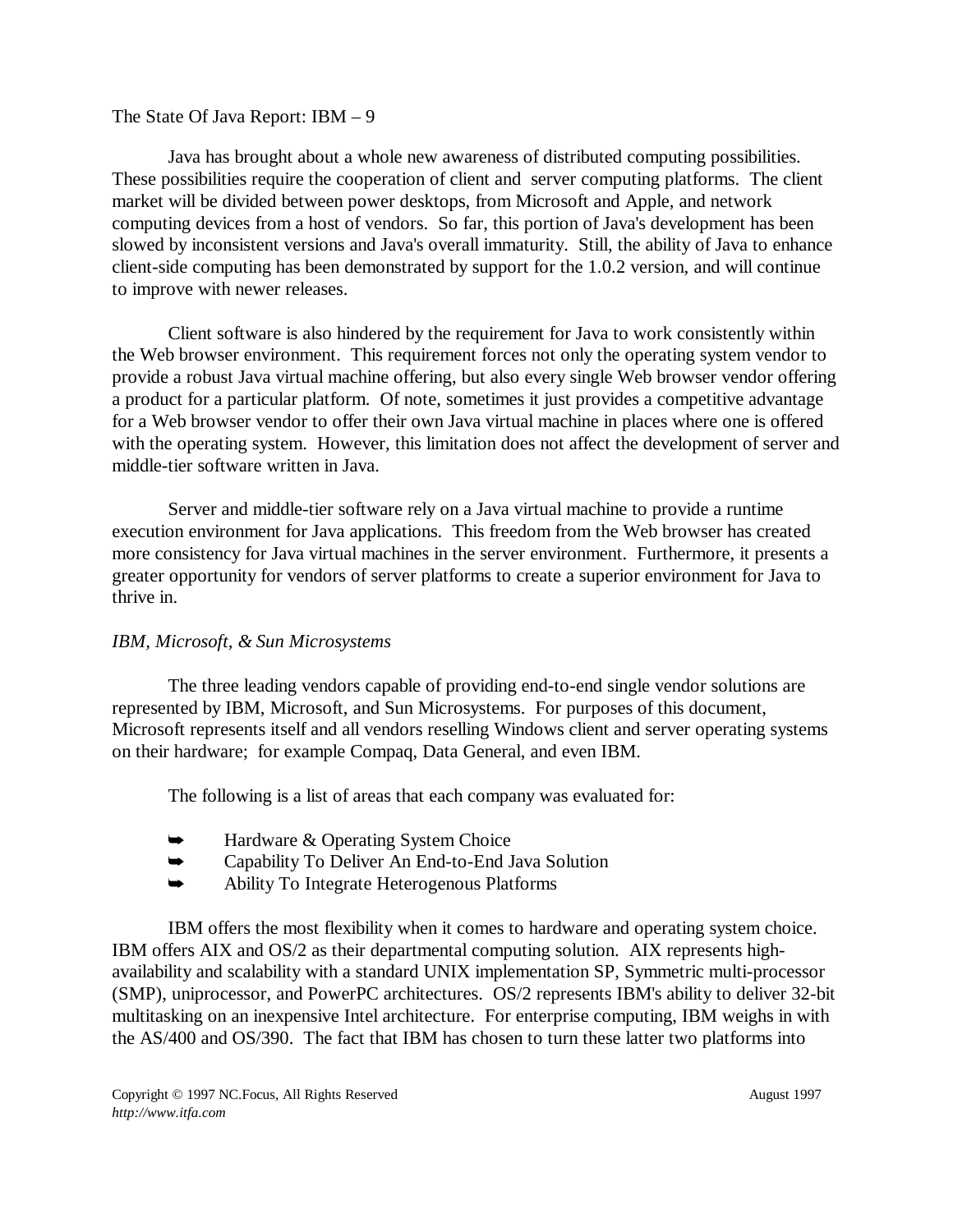Java server environments is key to IBM's leadership in the Java space. *Providing Java on these platforms gives users the ability to link to legacy and to also move forward with new distributed computing development*.

Microsoft's Windows platform offering is primarily for Intel-based architectures. Efforts to offer Windows NT on RISC platforms have not been successful. Sun offers just UNIX for their proprietary SPARC architectures and the lower-cost Intel architecture. Also, Sun has recently entered into the enterprise computing platform space, with ultra-scalable UNIX machines. However, the UNIX-only solution is limiting when compared to IBM's OS/390, which can execute MVS, VM, UNIX, and NT applications.

IBM's end-to-end solution offers the most choice. Starting with the client, IBM offers a choice of PowerPC-based network computers, AIX, or OS/2. Here, IBM has a small advantage over Sun Microsystem's solution, because IBM's NC is already in the channel, whereas JavaStations have not yet entered distribution. Furthermore, IBM is a licensee of the JavaOS technology, allowing IBM to match any NC offering from Sun in the future.

Microsoft's client offering consists of Windows NT workstation and Windows 95. Both are relatively weak network stations, but they offer the highest performance Java virtual machine for the client. Microsoft's WinCE platform is starting to meld itself into a useful thin-client solution. At its current pace, it could provide joint Windows and NC functionality for nonpower-desktop applications by the end of 1998. This could affect the ability of Sun and IBM to deliver NC solutions to the desktop.

A key ingredient to tying heterogeneous platforms together is the middle-tier software. IBM is a leader with six middleware software solutions: CORBA, DCE, MQSeries, Lotus Notes, DB2, and CICS/Encina. Neither Sun nor Microsoft have as complete of an offering or diversity of platform support for competing products. While individually, better solutions may exist from other vendors for each of these middleware components, combined they are unmatched. That is because IBM offers these products on all four of their operating systems, as well as Windows NT. Futhermore, IBM is in the process of rolling out Component Broker, which promises to simplify development of applications using these middleware pieces.

Even though Sun offers the same operating system on both SPARC and Intel-Solaris, they must still deal with the problems of heterogeneity of hardware platforms. To account for this, Sun presents interoperability via CORBA and their popular Network File System (NFS). Of note, Sun's Network File System (NFS) often competes with and wins competitive analyses against IBM's DCE Distributed File System (DFS). Still, this integration of applications operating over SPARC and Intel requires the synchronous processing of CORBA, or file sharing of NFS. In addition, Sun's UNIX-only offering is limited and must compete with IBM's AIX, where it does not have a sizeable lead.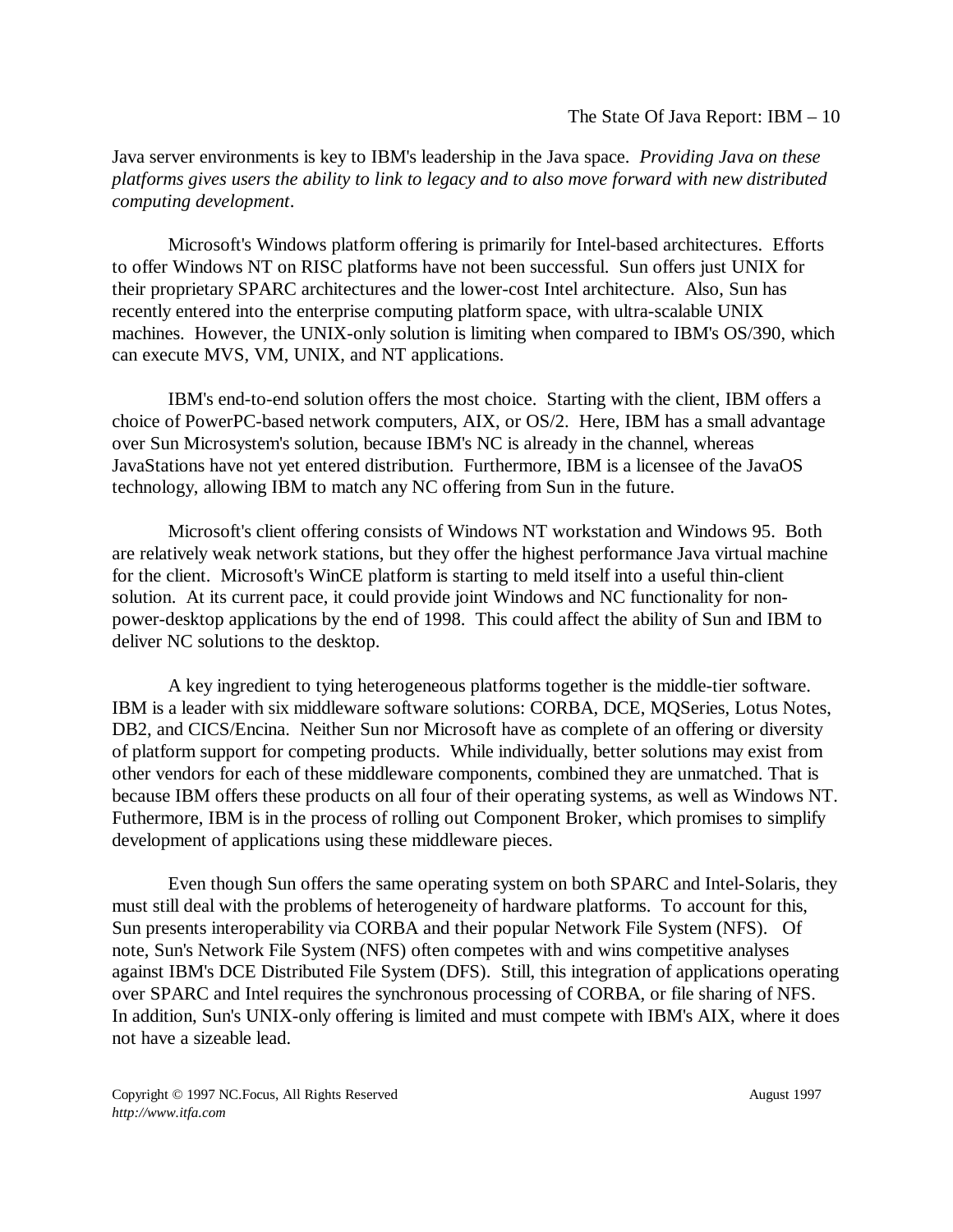Microsoft's offering for Windows-based middleware is shaping up quickly. The next version of Windows NT Server 5.0 will include transaction processing, asynchronous messaging, online analytical processing (OLAP), and component functionality through Distributed COM. This will affect sales of competing IBM products on Windows platforms. However, Microsoft's products are forced to interoperate with IBM middleware solutions on AS/400 and OS/390. Also, customers selecting an IBM solution on Windows NT today will not quickly switch to Microsoft's solution without real identifiable benefits.

In the short-term, IBM's OS/390 still provides unmatched scalability. Longer term advances in microcomputer clustering hardware and software will offer users more choice for high-availability and redundancy. The competitive issues here will eventually come down to price and performance, with microcomputer clustering offering the advantages of distributed redundancy. Still, performance and scalability of Java on the OS/390 should exceed the ability of any of the midrange and microcomputer offerings available now and in the near future. Hence, IBM's solution will still provide handling for the greatest number of clients in the foreseeable future.

One final, but important, point is IBM's international presence. Sun and Microsoft are still struggling to build their international stature, yet sales of IBM hardware and software overseas is still on the rise. In fact, the Java Internationalization programming interface was developed and provided by IBM for inclusion into the Java Development Kit, demonstrating their understanding of international computing requirements. For many multi-national multi-geographical corporations, IBM may be the only single-vendor solution available.

### **Java on the OS/390**

In 1995, IBM unveiled a new state-of-the-art operating system that would transform their existing MVS/ESA architecture into an enterprise-wide open systems platform. Not only does it support open system standards such as OSF Distributed Computing Environment (DCE) and Object Management Group (OMG) Common Object Request Broker Architecture (CORBA), but it also executes UNIX applications. The combination of the open systems approach with S/390's traditional strengths, such as database, transaction processing, and batch processing, make OS/390 a powerhouse platform for any enterprise.

OS/390 is highly optimized to run on IBM's new S/390 Parallel Enterprise Servers–Generation 4. The Generation 4 is an air-cooled CMOS-based architecture–in contrast to previous architectures that required water-cooling–thus, saving both space and energy while providing ten times the processing power of mainframe computers ten years ago. While this hardware platform can still run the more traditional IBM operating systems such as VM/ESA and VSE/ESA, it's the combination of OS/390 and S/390 that forms a highly-reliable parallel processing architecture for the enterprise. This is serious computing power that will be attractive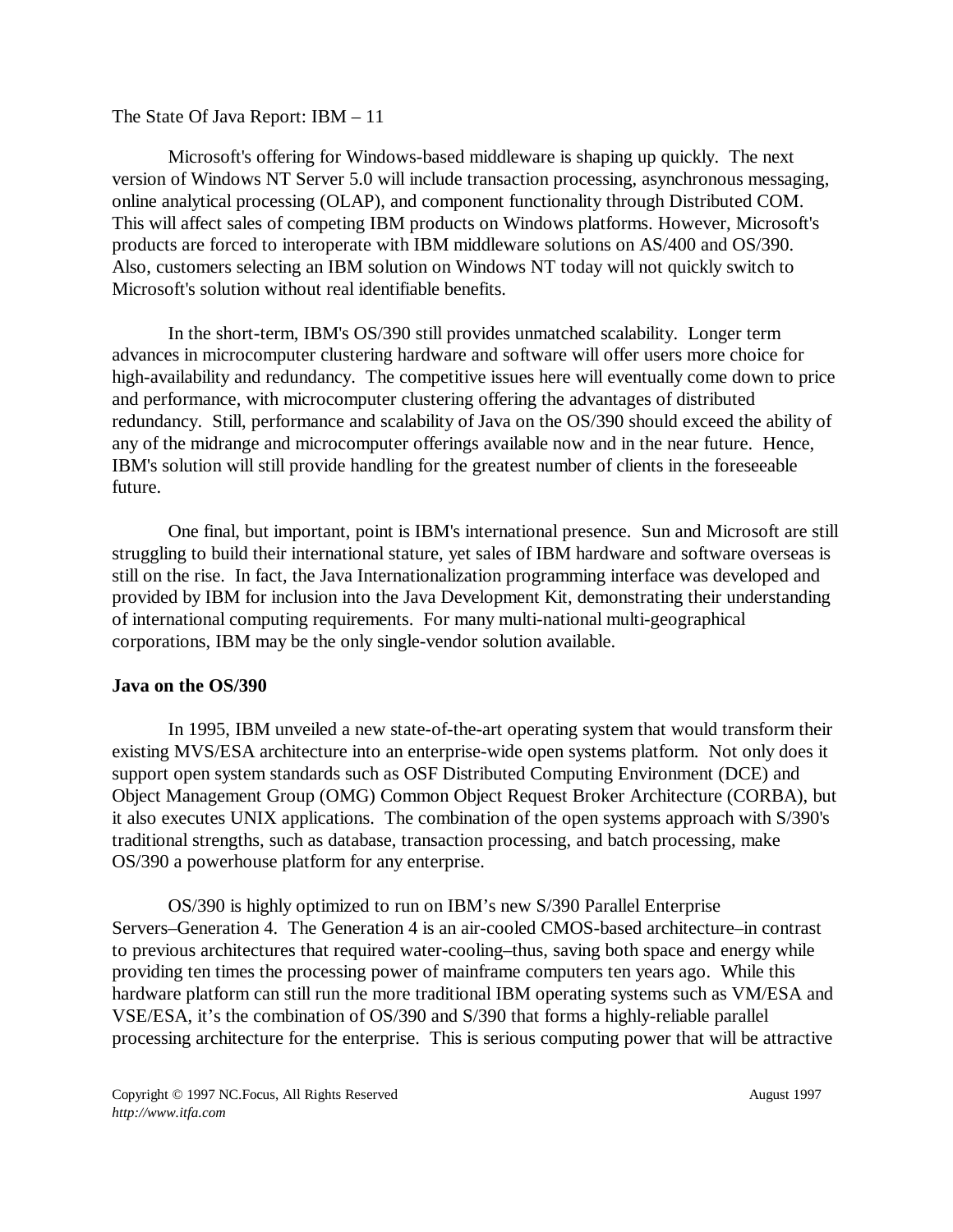to organizations seeking continuous operation 365 days a year, 24 hours a day. Furthermore, this platform has demonstrated the ability to support 5,000 transactions per second and, with clustering, has supported upwards of 150,000 concurrent users.

Considering what it means to be on the Internet, providing constant access to customers and suppliers, the OS/390 is the best choice for highly-reliable, highly-secure, and highly-scalable electronic commerce solution. With the addition of a high-speed Java virtual machine, the IBM mainframe of days old will be transformed into a souped-up content distribution and Web transaction facility. But, before jumping onto the OS/390 Java bandwagon, users should be aware of exactly what Java on the OS/390 entails.

When the first IBM mainframe rolled off the assembly line, there was no ASCII 8-bit character encoding. Instead, these machines used a 7-bit encoding scheme called EBCDIC, which is how the internal processor represented numbers and letters. When incorporating legacy data based on EBCDIC into the newer ASCII-based computing environments, difficulties arise. In fact, this has been one of the more difficult communications problems to overcome in using the mainframe in a heterogeneous client/server environment. Since all client applications use ASCII encoding, it is apparent that the OS/390 is responsible for transparent conversions.

IBM has implemented early versions of the Java virtual machine using only ASCII character encoding. This requires the virtual machine to convert data to EBCDIC in order to make operating system calls. However, the Java Internationalization programming interface–available in the 1.1.x release of the virtual machine–will eliminate further problems regarding this issue. To the developer, this point should be moot unless the conversions are causing considerable performance problems. But those programming native code libraries for the OS/390 will be responsible for converting all strings between ASCII and EBCDIC.

The Java virtual machine also requires the availability of a local hierarchical file system. Java looks for its binaries by converting "." notation separated names into a hierarchical file system path. For example, "java.lang.String" would become "java/lang/String.class." The traditional MVS environment does not use a hierarchical file system, but instead uses the concept of a data set. This can cause mapping problems between the Java virtual machine implementation and MVS data storage. IBM has overcome the file system requirements by using OS/390's UNIX services, which is shipped as a standard component of the OS/390. OS/390 UNIX services provides HFS, Hierarchical File System, which implements a directory structure on top of a single MVS data set. Of note, moving MVS data into these HFS partitions requires the user to ensure that the 'BINARY' copy option is used. This performs an ASCII-based byte-by-byte copy; otherwise, it will be copied as an EBCDIC, thus corrupting the file.

OS/390 also adds X-Windowing functionality. Since the S/390 does not have a single output console, implementing Java's Abstract Windowing Toolkit (AWT) could seemingly be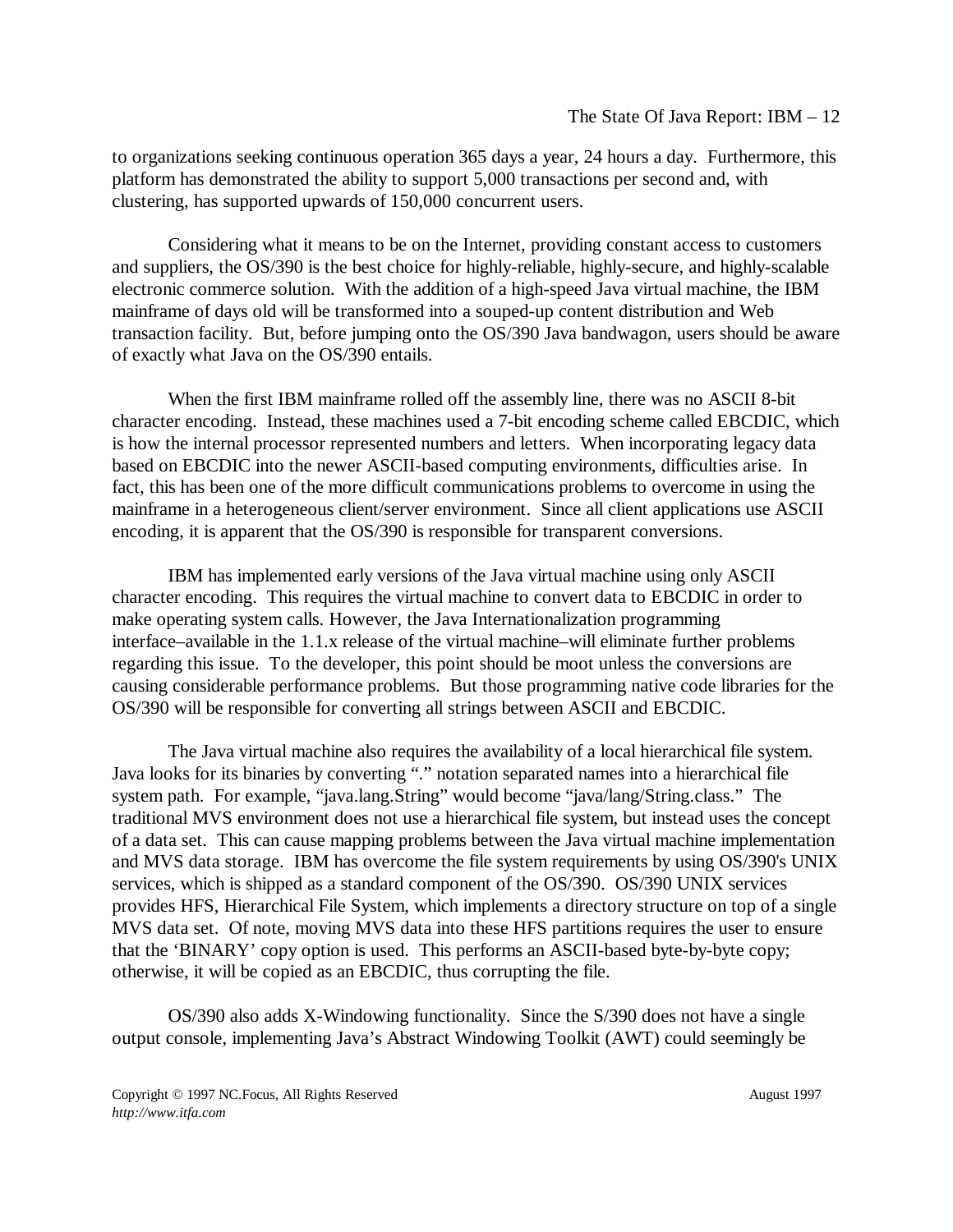pointless. However, output from a Java application is directed into an X-Window session. This session can be mapped to an X-Window terminal or into virtual memory. In 1998, IBM will add Remote AWT. This is an extension to the base AWT that allows OS/390 applications to transparently support any Java-enabled platform as an end-user terminal, thus freeing them from the initial restriction to just X-Window terminals.

Three additional initiatives for Java on OS/390 include:

- $\blacktriangleright$  Access to native functionality, such as CICS, IMS TM/DL1, DB2 via JDBC, MQSeries, and access to record oriented data–for example VSAM (partitioned and sequential).
- $\blacktriangleright$  Capability to translate Java machine code to native machine executable components, leveraging the existing LE runtime.
- $\blacktriangleright$  IBM has plans to develop a Java virtual machine on their VM operating environment. Additional details on this initiative were not available, but customers are targeting Java as a replacement for COBOL and PL/1 on this platform.

Overall, IBM offers a powerful Java platform with OS/390 for both end-users and independent software vendors (ISV). For customers, its ability to access both *primitive MVSbased data and to communicate with common desktop clients* finally enables a common development and deployment platform for client/server computing. Furthermore, the processing power of the *OS/390 enables the development of ultra high-speed implementations of the Java virtual machine*. For ISVs, Java on OS/390 opens a new market that may have been previously unattainable due to the complexity and expense of developing for this platform.

### **Java on the AS/400**

Java and the AS/400 make an unbelievable combination for business application development. The AS/400 is well suited for developing core business applications, such as inventory management, accounting, and volume data entry. The key to the AS/400 is in its object-oriented design, which simplifies development of applications that must enter, search, and index large volumes of data. Java is a completely object-oriented programming language, and like the AS/400, it has coherence of objects from creation through destruction. The synergy of these technologies provides a powerful, enterprise-level reliable solution for Internet/Intranet server computing.

Clearly, the AS/400 has a market leadership role in small to mid-sized companies where it provides most, if not all, of the computing applications for daily operation. The AS/400 has an extremely large base of application software specialized for vertical market industries such as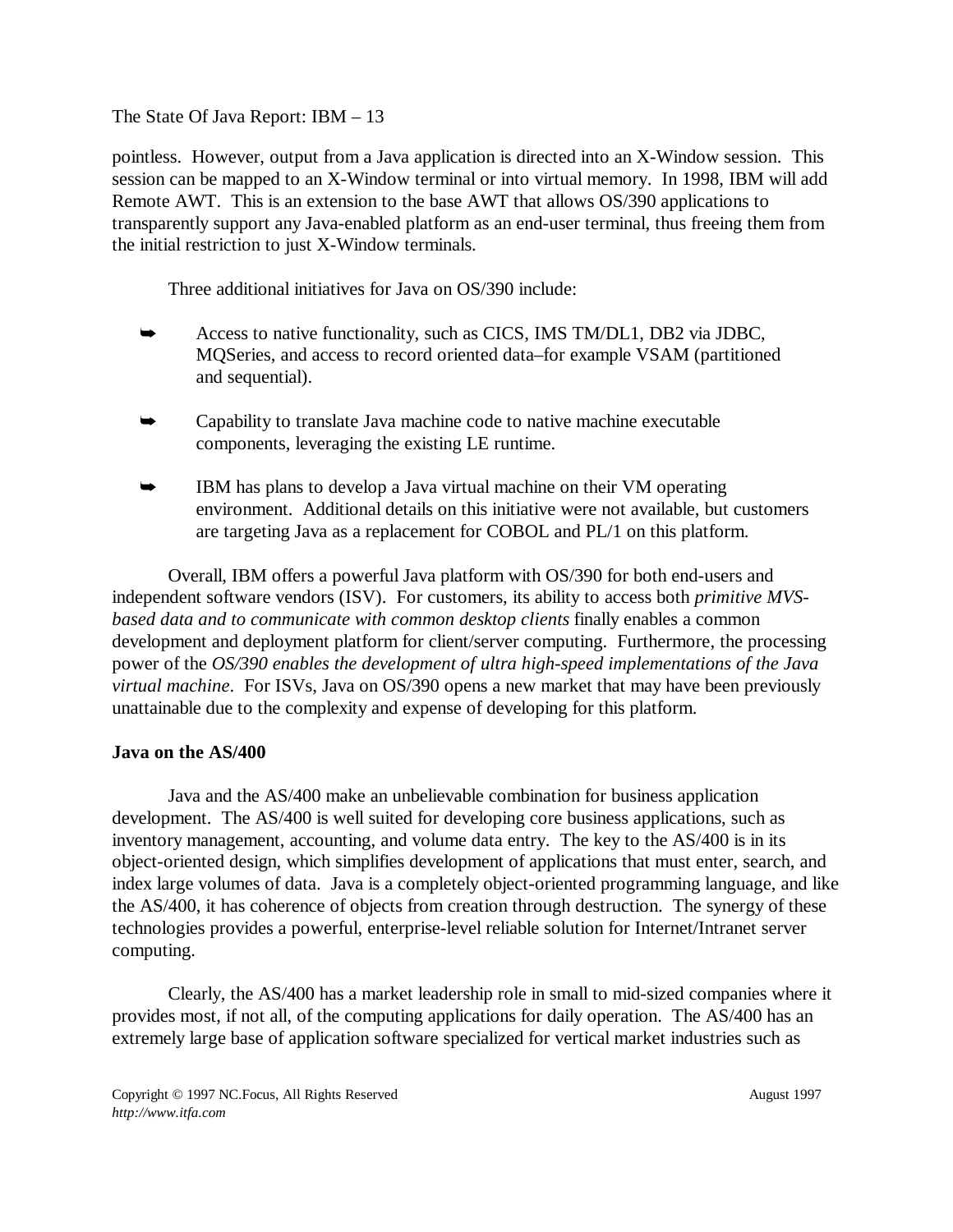manufacturing, health care, and telecommunications. However, most of these applications are written in RPG or COBOL programming languages. This makes customization and maintenance expensive and hard to find, yet programming languages like C++ have not been quick to catch on these environments. This is most likely due to few RPG programmers being re-trained in C++.

For the AS/400, Java may be just what the doctor ordered. With C++ programming, the developer must learn how to write code specifically for the AS/400. Higher level code frameworks can help alleviate the learning curve, but they do not eliminate it completely. With Java, programmers can develop code on personal computing systems such as Windows and UNIX, but can deploy on the AS/400.

With the release of IBM's AS/400e product line, customers may choose to use an AS/400 for Web server and electronic commerce concerns. Additionally, customers may will find the AS/400 intriguing because the platform now allows for extensibility through resource-rich paths. For example, a small organization with mostly networked PCs may need a highly specialized accounting system. Chances are they will find what they need on the AS/400, but this could require deploying basic green-screen terminals or terminal emulation software throughout the organization. With the advent of a Java virtual machine running on the AS/400, the accounting application can be integrated with a Web browser interface, allowing the accounting staff to update records and run reports with the ease of surfing the Web.

One benefit that the AS/400 offers Java over any and all other operating systems is its single-level store. A single-level store implements a 1:1 mapping between memory and persistent storage. That is, all memory is persistent. All other operating systems will require programmers to serialize, or flatten, objects into a stream format in order to make them persistent. On the AS/400, Java objects can exist intact as full-fledged system objects that can be backed up, restored, replicated, shared, and secured with no additional programming. The increase in performance this can add to a Java application is currently immeasurable.

The AS/400's design can be only described as futuristic. Even the the Java virtual machine has established a default integer size over which it operates, specifically 32-bit. The AS/400 shields applications from this knowledge completely and is capable of executing applications equally well on either a 48-bit or 64-bit architecture without porting or migration efforts. The layer that performs this shielding is known as the technology independent machine interface, or TIMI. The current 1.0.2 technology preview release of the Java virtual machine is built on top of the TIMI layer, thus performance suffers greatly. The official 1.1 release of the virtual machine will be implemented below the TIMI layer allowing for superior control and performance of the Java virtual machine on the AS/400.

Another initiative expected to provide high-performance on the AS/400 is a direct execution static compiler, which will generate RISC machine code as well as Java machine code.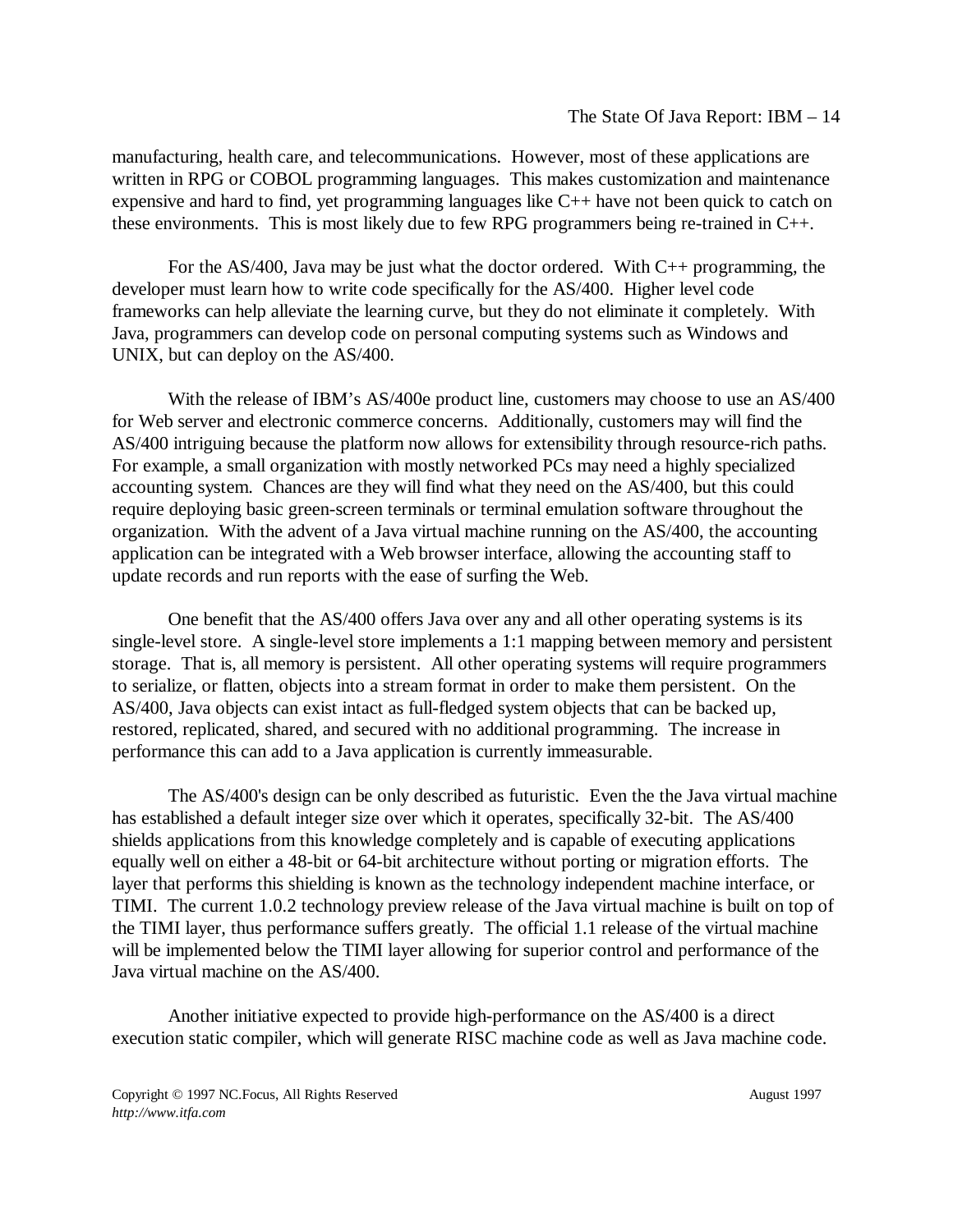This will allow Java code to directly execute on the AS/400 system without the overhead of interpretation. In addition, high-performance garbage collection–automated cleanup of machine allocated memory–is also being developed for the AS/400 system.

As in the case of the OS/390, the AS/400 is a server platform with no consistent output console. Therefore, some mechanism must exist for implementing Java's AWT library. Under the current 1.0.2 technology preview implementation, AWT functionality is not included; however, AS/400 will also use the Remote AWT capability once it is available.

IBM has not ignored that there are functions on the AS/400 that will not be accessible from the standard Java 1.1 implementation. The AS/400 Toolbox for Java will be a key component of the AS/400 implementation of Java . This is a set of higher level classes and native code libraries for accessing data and core functionality of OS/400. These classes include support for:

- $\blacktriangleright$  Java Database Connectivity (JDBC) access to AS/400's record-level databases. The AS/400 has a unique ability to allow applications to lock a single record at a time. Most database servers, including Oracle and Sybase, use page locking mechanisms, which lock out a group of records at a time.
- $\blacktriangleright$ Access to DB2/400 through JDBC.
- $\blacktriangleright$  Access to a hierarchical file system (a required entry) called the AS/400 Integrated File System (IFS).
- $\blacksquare$  Execution of existing AS/400 applications complete with return values to the Java program.
- $\blacktriangleright$ The ability to call any non-interactive AS/400 command.
- $\blacktriangleright$  Access to the AS/400's keyed and sequential data queues. Data queues are one of the most useful native facilities of the AS/400.
- $\blacktriangleright$  Access to the AS/400's print services inclusive of querying and administering print spoolers, as well as classes to generate SCS printer data stream directly from within a Java application.
- $\blacktriangleright$ Integration with RPG and CL programming languages.
- $\blacktriangleright$  Provision for the infrastructure needed to manage sign-on information, to create and maintain sockets connections to the AS/400 services, and to send and receive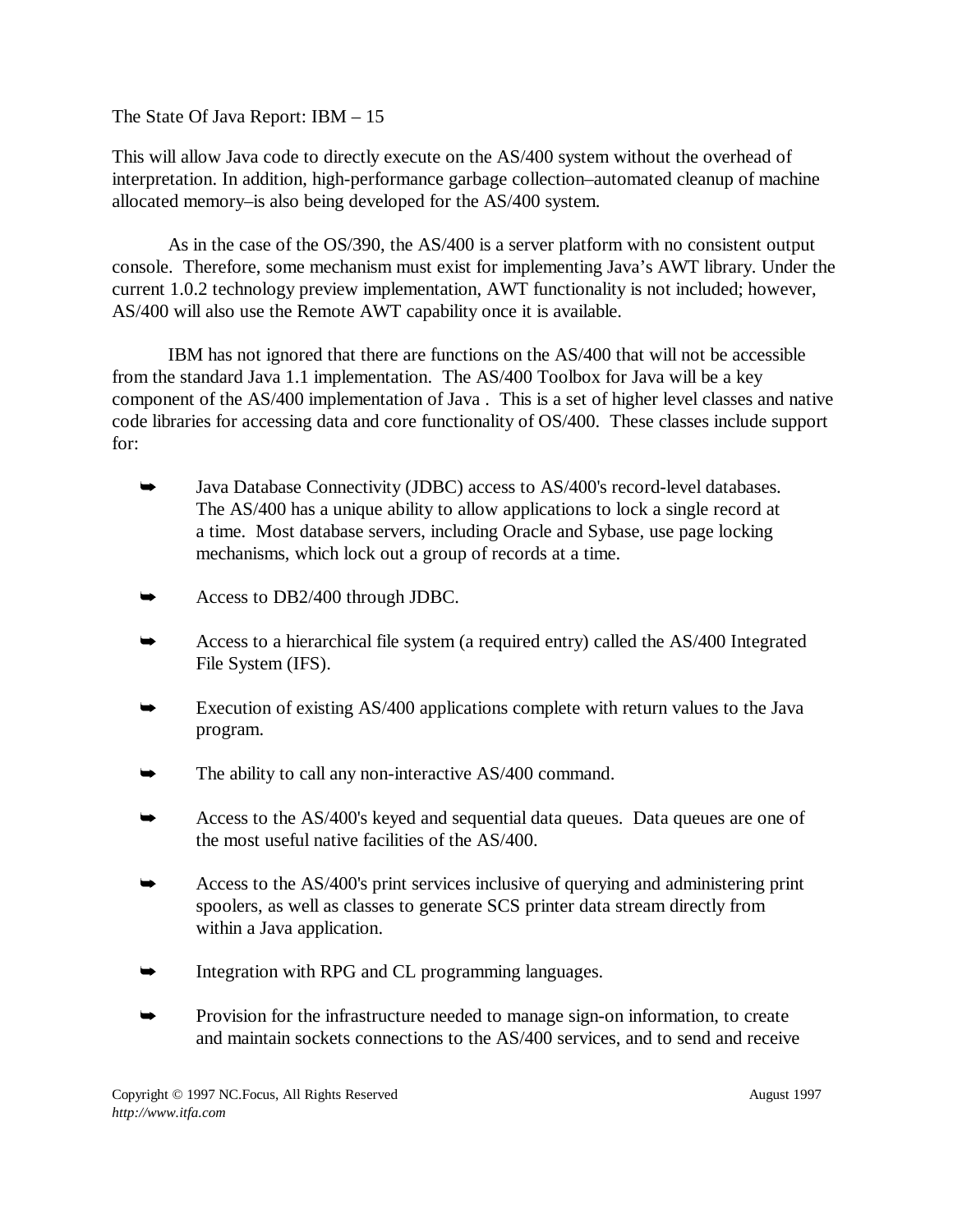data.

 $\blacktriangleright$  Transparent conversion of data between AS/400 record format and Java objects. The Java-based data description classes provide a method of describing the recordformat of a buffer as an object. This object is used to convert and carry the data.

For the past 20 years, the AS/400 has been providing many organizations with key business solutions. However, the AS/400 has yet to reach its maximum utility within the enterprise. With the advances in object-oriented programming, and requirements thereof, the *AS/400 is uniquely poised to become a cornerstone for data storage in the age of distributed object computing*. Combine this with the fact that the AS/400 will natively support Java, also a powerful object-oriented platform, and *IBM has an object storage solution that will rival any of the existing object database technologies and object repositories now in existence*.

The key to success of Java on the AS/400 will be performance of JDBC. Client/Server solutions using Open Database Connectivity (ODBC) with the AS/400 have not been overly successful due to poor performance and large overhead. Another key to success will be a well integrated system for making Java objects long-lived and indexed. That is, the AS/400's primary benefit is that Java objects do not require serialization. However, IBM has not defined how they will escape the natural process of garbage collection as well as provide AS/400 physical file indexes over these Java objects.

### **Java On OS/2 & AIX**

OS/2 and AIX present more traditional departmental operating systems solutions from IBM. Current versions of AIX are being offered on a variety of RS/6000 hardware architectures, and OS/2 is IBM's Intel 80x86 operating system solution. Both operating systems represent strong departmental server platforms, in contrast with their siblings, OS/390 and AS/400, which represent centralized enterprise processing.

The AIX/Java story is straightforward. Java was developed with UNIX in mind, and IBM's UNIX is quickly becoming one of the most popular platforms around. Their RS/6000 architecture is known for its ability to scale extremely well, not to mention its ability to play chess.<sup>2</sup> AIX is IBM's premier Java platform already sporting a 1.1.2 JIT version version of the Java virtual machine with runtime optimizing compiler. Along with Netscape's Web server software, AIX represents a powerful Web server with server-side Java capability. It is also the only IBM platform for which the first release of San Francisco will be available.

<sup>&</sup>lt;sup>2</sup> IBM's RS/6000 architecture was used to develop Big Blue, the application attributed with beating world famous chess player Kasparov.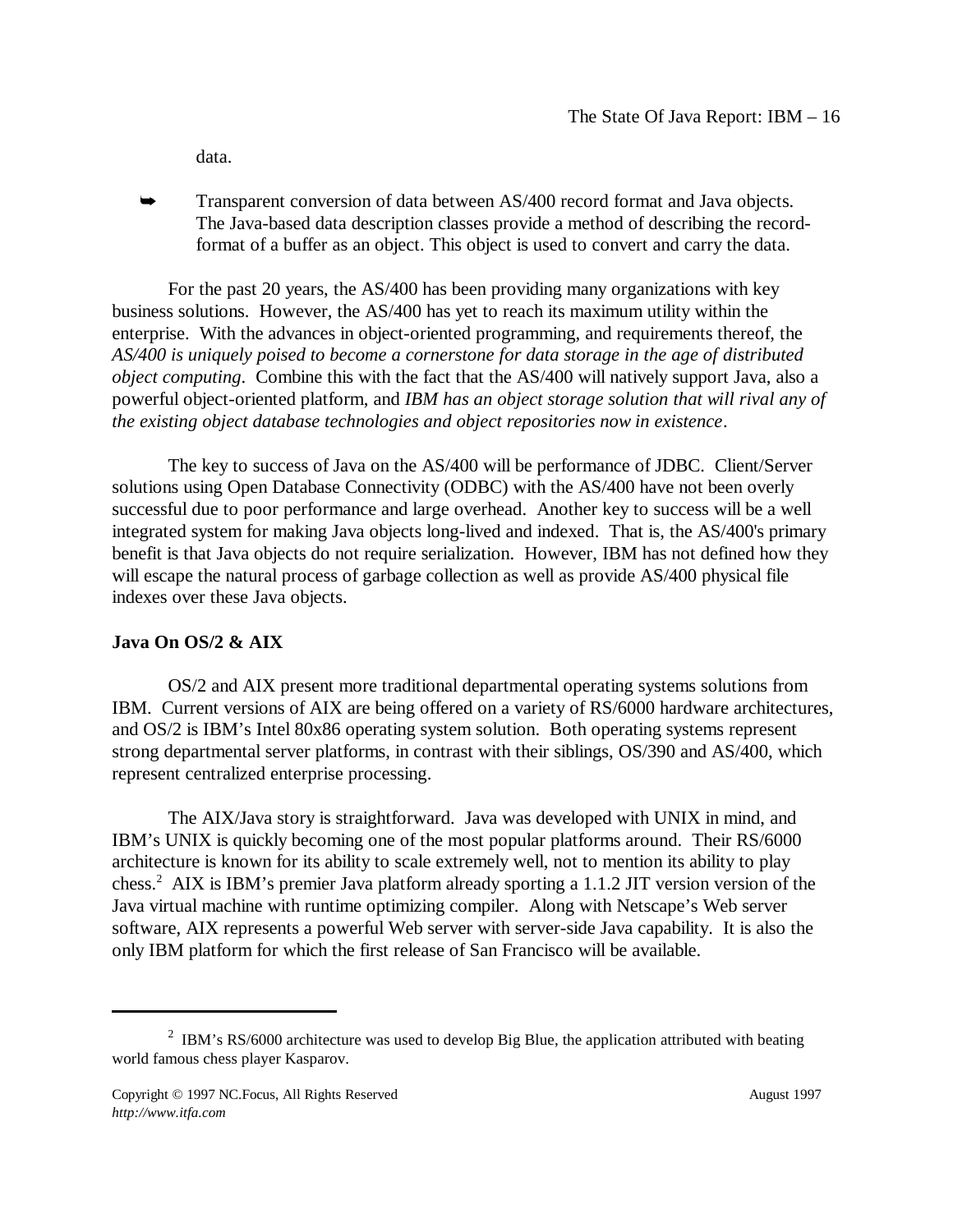Two additional benefits of using Java on AIX include:

- AIX integration with the Common Desktop Environment (CDE). This integration provides access to CDE data types and actions.
- Java on AIX supports AIX's Ultimedia Services (UMS) through native Java classes. UMS provides multimedia capabilities such as video, high-resolution graphics, and audio.

OS/2, unfortunately, may be known more for the rumors of its demise than the size and success of its installed base of users. The OS/2 platform is in use by IBM's top 2,500 customers running mission-critical applications. These users are now looking for ways to extend the current base of applications for Web and Internet/Intranet usage. IBM is supporting them by making the OS/2 Warp 4.0 and OS/2 Warp Server  $4.0<sup>3</sup>$  products Internet savvy machines.

One advantage that OS/2 has in this departmental server space is its internal support for IBM System Object Model (SOM). SOM is still a core component of IBM's CORBA strategy, as well as being the foundation of Component Broker. Therefore, OS/2 is Component Broker ready. The OS/2 team is also providing SOM/Java Bean integration, providing a natural way for Java to integrate with native OS/2 functionality. This feature is akin to Microsoft's support of ActiveX and Java interoperability.

## **Additional Java Initiatives From IBM**

## *San Francisco*

IBM and the San Francisco team just release the 1.1.0 release of software which includes the foundation layer, common business objects, general ledger application, tools, and utilities. Platforms targeted for this first release are Windows NT and IBM AIX. While Java does offer the promise of write-one run-anywhere, and this is a pure Java solution, these two platforms were selected for two key reasons:

- 1) They have a viable Java virtual machine revision 1.1.2
- 2) Currently, there is no standard pure-Java application installation facility. Hence, distribution of pure-Java applications still suffers the pangs of platform specific releases. Of note, IBM's research division has made a preview of the pure Java Bean Bag installation facility available on its alphaWorks Web site (www.alphaWorks.ibm.com).

 $3$  OS/2 Warp 4.0 represents the desktop OS/2 version, while OS/2 Warp Server 4.0 extends from the line of LAN Manager.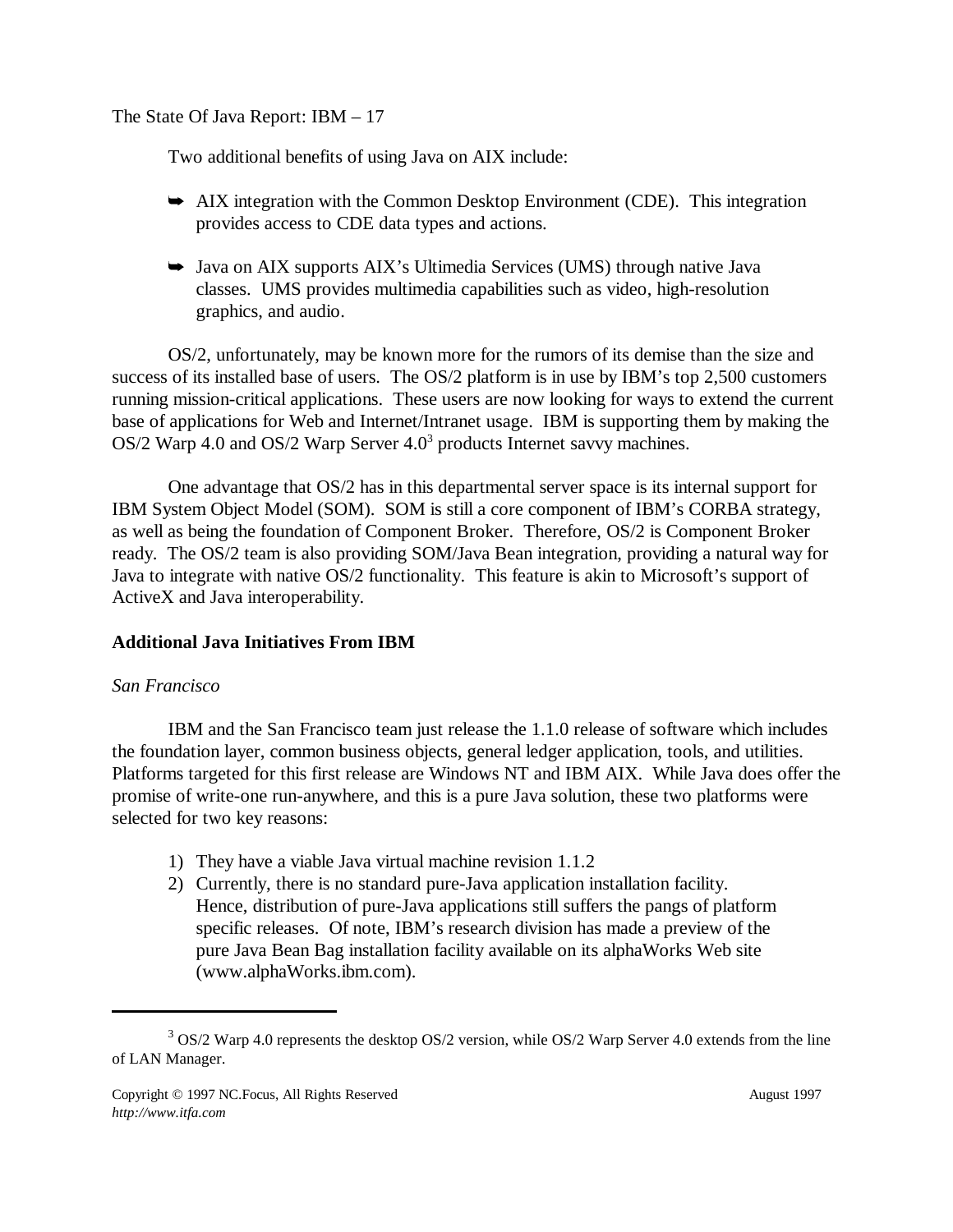The next two target platforms, slated for third quarter 1998, include AS/400 and HP-UX. Again, reliance upon the virtual machine 1.1.2 is a key factor in the time frames for these platform releases.

More information on the San Francisco project can be obtained via the SF Web site (www.ibm.com/java/Sanfrancisco). Also NC.Focus will be watching the SF project closely and reporting on it either in the *In The Final Analysis ...* newsletter or the *State Of Java Report*.

## *alphaWorks/Taligent*

In the past, IBM has not been so forthcoming about the research it was conducting, let alone producing testable products to the general developer community. alphaWorks is a break with this past persona and a move to demonstrate IBM's true research power. Technologies made available on the alphaWorks Web site include:

- $\blacktriangleright$ A pure Java application installation facility
- $\blacksquare$ Java Bean development tools (Bean Extenders)
- $\blacktriangleright$  SNA for Java allowing Java-to-Java communications natively over LU 6.2, also known as application-to-application program control (APPC)
- $\blacktriangleright$ Aglet Workbench–agent technology based upon RMI
- $\blacktriangleright$ Java-based collaboration tools

Earlier products available via this site included the much-touted WebRunner technology, now featured as part of the Visual Age for Java toolkit. Many of these tools stem from the work of IBM's Taligent division on the CommonPoint Application framework, which was developed to build OpenDoc components. This work has translated effortlessly into Java and Java Beans demonstrating that OpenDoc was not a fruitless endeavor. Starting the lessons learned from OpenDoc now would have delayed the advancement of Java Beans by at least another year. OpenDoc was ahead of its time, and now it seems to be reborn in the form of Java Beans.

### *Visual Age for Java*

IBM's robust Java application development environment is available for AIX and OS/2 platforms as well as Windows 95/NT. Of all Java development tools, IBM's VA for Java leads with the greatest memory requirements–32 megabytes of memory. NC. Focus's early investigations into this excessive memory requirement yielded an unexpected answer. It seems that VA for Java and VA for Smalltalk share the same foundation. While the answer satisfied the